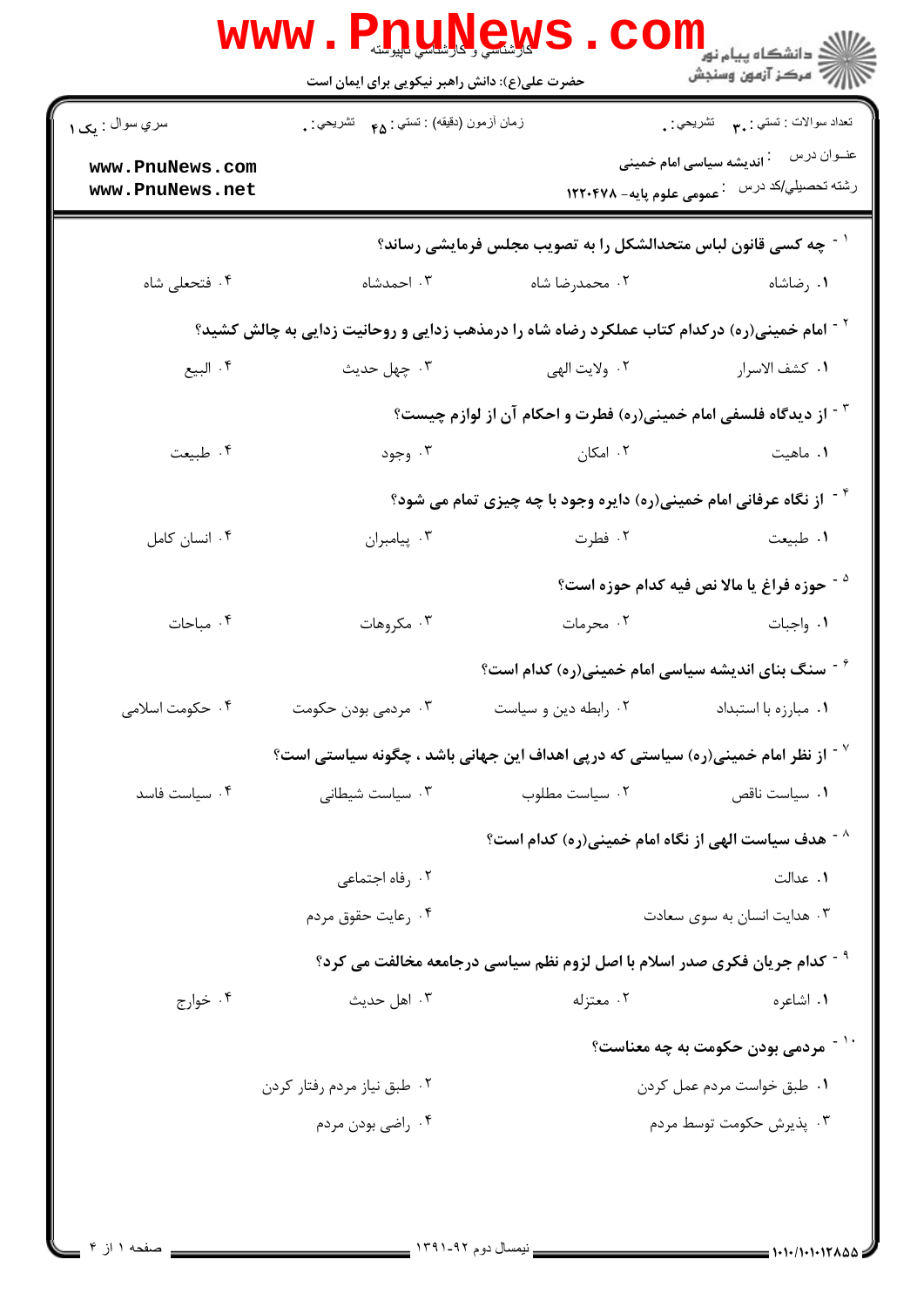| سري سوال : ۱ يک | زمان أزمون (دقيقه) : تستي : ۴۵ — تشريحي : . | حضرت علی(ع): دانش راهبر نیکویی برای ایمان است                                                           | تحداد سوالات : تستبي : ٩. م       تشريحي : .   |
|-----------------|---------------------------------------------|---------------------------------------------------------------------------------------------------------|------------------------------------------------|
| www.PnuNews.com |                                             |                                                                                                         |                                                |
| www.PnuNews.net |                                             |                                                                                                         | رشته تحصیلی/کد در س ۔ عمومی علوم پایه– ۱۲۲۰۴۷۸ |
|                 |                                             | ّ ` ` - كتاب عوائد الايام كه يك فصل جداگانه به بحث ولايت فقيه پرداخته از كيست؟                          |                                                |
|                 | ۰۲ شیخ انصاری                               |                                                                                                         | ٠١ ميرفتاح حسيني مراغي                         |
|                 | ۰۴ ملا احمد نراقي                           |                                                                                                         | ۰۳ شیخ طوسی                                    |
|                 |                                             | <sup>۱۲ -</sup> از نظر امام خمینی(ره) اقامه حکومت بر فقهاء چه حکمی دارد؟                                |                                                |
| ۰۴ مباح         | ۰۳ مستحب                                    | ۰۲ واجب عيني                                                                                            | ۰۱ واجب کفایی                                  |
|                 |                                             | <sup>۱۳ -</sup> از نظر امام خمینی(ره) کدام مسئله تصورش موجب تصدیق آن شده و احتیاج به برهان ندارد؟       |                                                |
| ۰۴ ولايت فقيه   | ۰۳ استبداد ستيزى                            | ۲. عبادت و بندگی                                                                                        | ۰۱ عدالت اجتماع <sub>ی</sub>                   |
|                 |                                             | <sup>۱۴ -</sup> اصل <b>۱۰۱قانون اساسی به کدام شرط ولی فقیه تاکید دارد</b> ؟                             |                                                |
|                 | ۰۲ عدالت حاکم                               |                                                                                                         | ۰۱ علم به قانون                                |
|                 | ۰۴ اجتهاد در همه ابواب فقه                  |                                                                                                         | ۰۳ کفایت و صلاحیت                              |
|                 |                                             | ″مشروعیت حکومت در زمان غیبت امام زمان(عج ا…) از ناحیه خداوند است″ به کدام نظریه مربوط است؟              |                                                |
| ۰۴ نظریه تلفیقی | ۰۳ نظريه بيعت                               | ۰۲ نظریه نصب                                                                                            | ٠١ نظريه انتخاب                                |
|                 |                                             | <sup>۱۶ -</sup> امام خمینی(ره) میزان اختیارات فقهاء در زمان غیبت را چقدر می دانند؟                      |                                                |
|                 | ۰۲ فتوا وقضاوت                              |                                                                                                         | ۰۱ امورحسبیه                                   |
|                 | ۰۴ چارچوب مصلحت نظام سیاسی                  |                                                                                                         | ۰۳ احکام شرعیه                                 |
|                 |                                             | ولایت مطلقه دراندیشه حضرت امام(ره) به چه معناست؟ $^{\circ}$                                             |                                                |
|                 | ٠٢ مطلقه معادل ولايت تكويني                 |                                                                                                         | ٠١. مطلقه معادل استبداد                        |
|                 | ۰۴ مطلقه معادل ولايت تشريعي                 |                                                                                                         | ٠٣ مطلقه يعني مبسوط اليد بودن حكومت اسلامي     |
|                 |                                             | <sup>۱۸ -</sup> مرجع تشخیص مصالح درهمه زمینه ها اولا و بالذات کیست؟                                     |                                                |
| ۰۴ فقیه عادل    | ۰۳ کارشناس                                  | ۰۲ قانون                                                                                                | ۰۱ ولی فقیه                                    |
|                 |                                             | <sup>۱۹ -</sup> ازنظر حضرت امام(ره) جایگاه حکم حکومتی درتقسیم بندی احکام کجاست؟                         |                                                |
| ۰۴ احکام وضعیه  | ۰۳ احکام ثانویه                             | ۰۲ احکام اولیه                                                                                          | ۰۱ احکام ارشادی                                |
|                 |                                             | <sup>۲۰ -</sup> کدام ویژگی امام خمینی(ره) بیش از سایر ویژگی ها و صفات ایشان زبانزد خاصّ و عام بوده است؟ |                                                |
| ۰۴ نظم          | ۰۳ عبادت                                    | ۰۲ ساده زیستی                                                                                           | ٠١ عدالت ورزى                                  |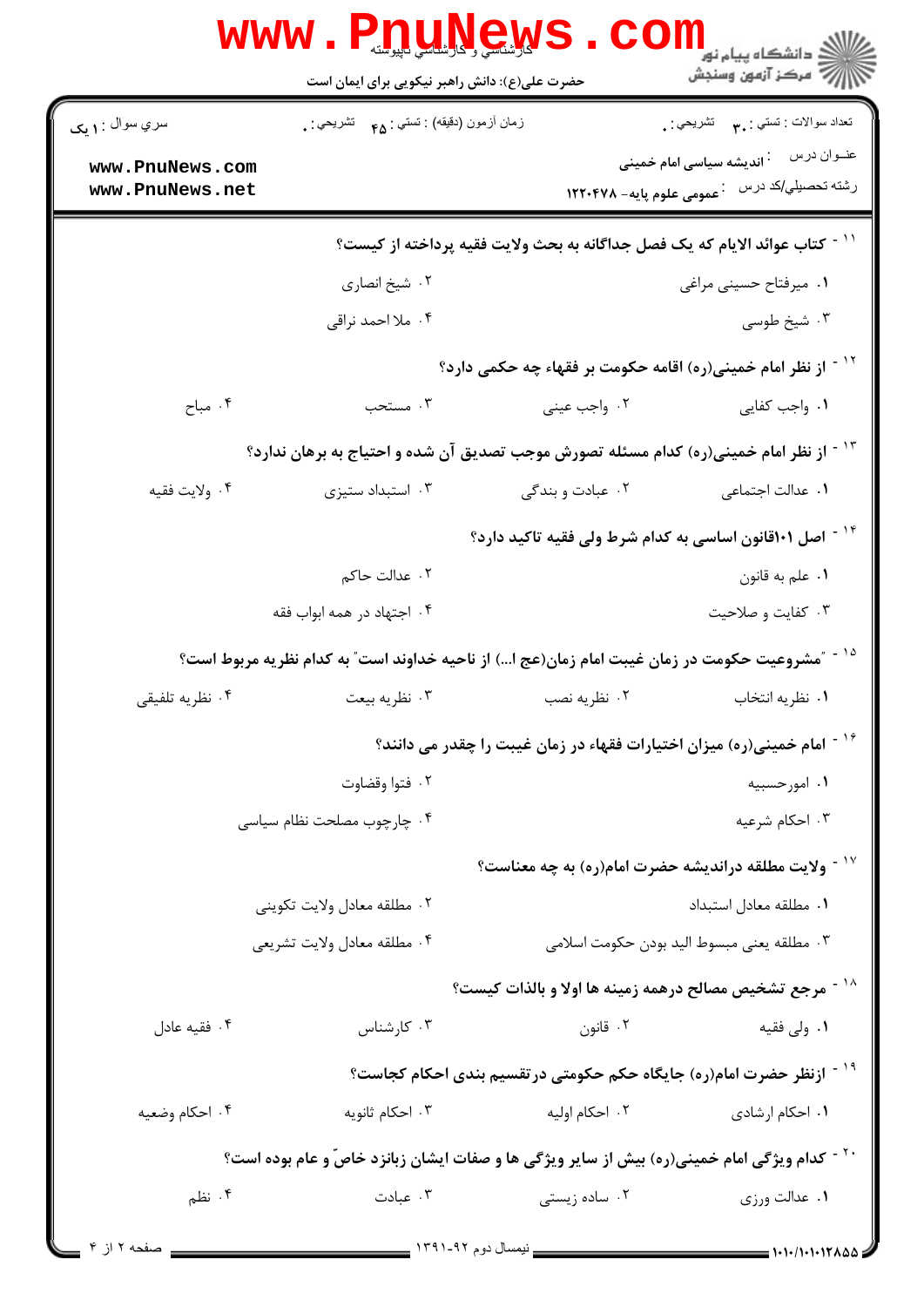| تعداد سوالات : تستي : پم       تشريحي : <sub>.</sub>                           |                    | زمان أزمون (دقيقه) : تستى : <sub>۴۵</sub> تشريحي : .                                                                     | سري سوال : ۱ يک                                   |
|--------------------------------------------------------------------------------|--------------------|--------------------------------------------------------------------------------------------------------------------------|---------------------------------------------------|
|                                                                                |                    |                                                                                                                          | www.PnuNews.com                                   |
| رشته تحصیلي/کد در س ۔ عمومی علوم پایه– ۱۲۲۰۴۷۸                                 |                    |                                                                                                                          | www.PnuNews.net                                   |
|                                                                                |                    | <sup>۲۱ -</sup> امام خمینی (ره)در زمینه ی احیای اجتهاد برای حلّ معضلات کشور بیشتر به کدام ویژگی در مورد آن تأکید داشتند؟ |                                                   |
| ٠١ بازنگري در مبحث الفاظ اصول فقه                                              |                    | ۰۲ ملاحظه ی زمان و مکان در آن                                                                                            |                                                   |
| ۰۳ اجتهاد سنّتی                                                                |                    | ۰۴ بهره گیری از استنباط های عقلی                                                                                         |                                                   |
|                                                                                |                    | <sup>۲۲ -</sup> قاعده ی « ملازمه ی عقل و شرع» از سوی کدامیک از اندیشمندان دینی مطرح گردیده است؟                          |                                                   |
| ١. فلاسفه ي اسلامي                                                             | ۰۲ فقهاء           | ۰۳ اخباريون                                                                                                              | ۰۴ متکلّمین اسلامی                                |
|                                                                                |                    | <sup>۲۳ -</sup> امام خمینی(ره) برای فهم حقایق هستی کدامیک از معارف چهار گانه ی معرفت شناسی را توصیه می کند؟              |                                                   |
| ۰۱ عقل و وحي                                                                   |                    | ۰۲ حسّ و عقل                                                                                                             |                                                   |
| ۰۳ وحی و شهود عرفانی                                                           |                    | ۰۴ به نظر ایشان از همه این ابزارها باید کمک گرفت                                                                         |                                                   |
| جوانی مربوط به این حوزه ی مطالعاتی است؟                                        |                    | یکی از تعلّقات عمده ی فکری، عملی و مطالعاتی امام خمینی(ره)  است و اوّلین کتاب ها و آثار مکتوب امام در دوران              |                                                   |
| ۰۱ حوزه ی فقه و فقاهت                                                          | ۰۲ حوزه ی فلسفه    | ۰۳ حوزه ی کلام                                                                                                           | ۰۴ حوزه ي عرفان                                   |
|                                                                                |                    | امام خمینی(ره) بر این باور بود که می باید رابطه ی دین و سیاست را در  محقّق ساخت؟                                         |                                                   |
| ۰۱ اجرای عدالت                                                                 | ٠٢ تبليغات عالمانه | ۰۳ تشکیل حکومت                                                                                                           | ۰۴ مبارزه با افکار انحرافی                        |
|                                                                                |                    | <sup>۲۶ -</sup> مراحل طرح حکومت اسلامی در اندیشه ی سیاسی امام خمینی(ره) در چند مرحله لحاظ شده است؟                       |                                                   |
| ۰۱ سه مرحله                                                                    | ۰۲ دو مرحله        | ۰۳ چهار مرحله                                                                                                            | ۰۴ پنج مرحله                                      |
| <sup>۲۷ -</sup> یکی از مهمّ ترین عوامل طرح جدایی دین و سیاست در جهان غرب چیست؟ |                    |                                                                                                                          |                                                   |
| ٠١ ديدگاه هاي انحرافي كليسا نسبت به دين                                        |                    | ۰۲ پیشرفت های علمی و صنعتی در غرب                                                                                        |                                                   |
| ۰۳ رواج پدیده ی شوم استعمار توسط کشورهای اروپایی                               |                    |                                                                                                                          | ۰۴ ظهور مکتب های فکری جدید در اروپا بعد از رنسانس |
|                                                                                |                    | <sup>۲۸ -</sup> علّت مخالفت امام خمینی(ره) با کاربرد واژه ی « دموکراتیک» برای نظام اسلامی چه بود؟                        |                                                   |
| ۰۱ حفظ استقلال، هرچند در کاربرد واژگان                                         |                    | ۰۲ عدم سازگاری آن با فرهنگ دینی                                                                                          |                                                   |
| ۰۳ مبهم و واضح نبودن معناي آن                                                  |                    | ۰۴ نداشتن مفهوم ارزشي آن                                                                                                 |                                                   |
|                                                                                |                    | <sup>۲۹ -</sup> الگوی مورد نظر امام خمینی(ره) در زمینه ی دفاع از نقش مردم در حاکمیّت، عبارت بود از ؟                     |                                                   |
| ٠١ حكومت ولايت فقيه                                                            | ۰۲ حکومت اسلامی    | ۰۳ جمهوری اسلامی                                                                                                         | ۰۴ حاکمیّت دینی                                   |